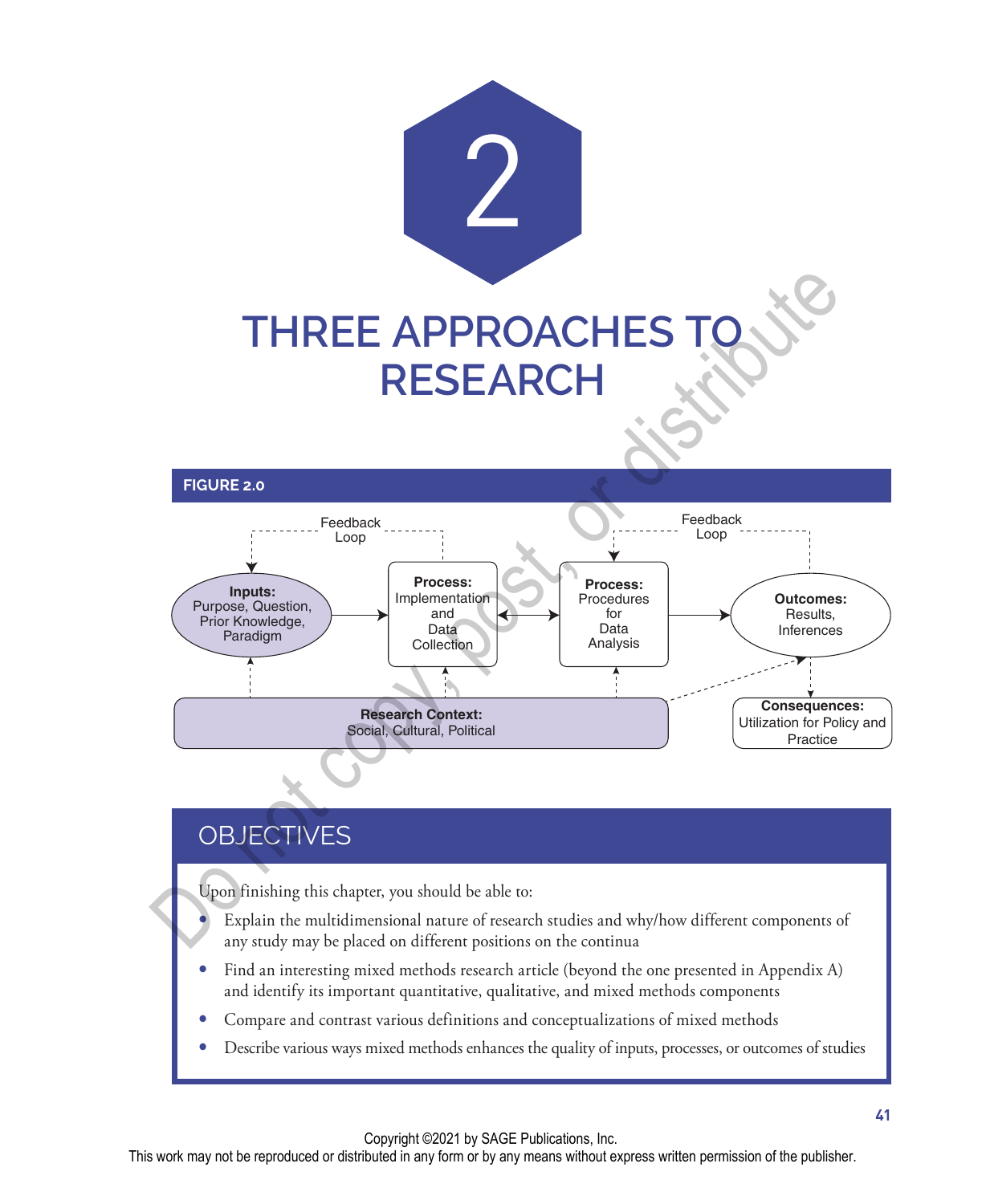In this chapter, we provide additional details about the methodological similarities and differences among the three research communities. We also provide an extended description n this chapter, we provide additional details about the methodological similarities and difand analysis of an MM study, discuss issues related to MM definitions, and explain the use of MM research. The QUAL-MM-QUAN multidimensional continuum is introduced as an alternative way of perceiving the interrelationships among the three methodological communities. We and other colleagues (e.g., Johnson & Onwuegbuzie, 2004; Newman & Benz, 1998; Niglas, 2004) believe that the QUAN and QUAL approaches are not dichotomous and distinct. They have been presented as dichotomies in this text thus far for pedagogical reasons (i.e., to help the reader understand the differences among the research orientations in their pure form). However, we think it is more accurate to consider each component of a research study as a collection of points within a multidimensional continuum. We present this continuum and some of its characteristics.

Two issues related to MM terms and definitions are briefly discussed: (a) the need for a distinct MM language and (b) the choice of using a "bilingual" or a common language in MM research. The chapter ends with a discussion of the major advantages of MM in answering research questions.

## METHODOLOGICAL DISTINCTIONS AMONG THE THREE COMMUNITIES: CONTINUA, NOT DICHOTOMY

Thus far, we have described the methodological communities in terms of three separate or distinct sets of characteristics, although we have always cautioned against that arbitrary division. Newman, Ridenour, Newman, and DeMarco (2003) discussed a model similar to the QUAL-MM-QUAN continuum that we introduce here. They called their model the *qualitative-quantitative interactive continuum*:

Qualitative and quantitative research makes up a false dichotomy. . . . Debating their comparative worth is pointless because multiple research perspectives enable social science researchers to approach questions of interest within a wide variety of ways of knowing. There are many right ways to approach research, not only one right way. One's purpose provides a way to determine the optimal path to studying the research question. Along the continuum are entry points through which a researcher can locate himself or herself and the study. (Newman et al., 2003, pp. 169–170) omous and distinct. They have been presented as dichotonies in this test thas far for specified relations (as to the present more consider an expective orientations in their pure form). However, we think it is more accurat

Figure 2.1 presents an illustration of a continuum of **integration**, with the "pure" QUAN orientation at one end, the "pure" QUAL orientation at the other, and degrees or shades of integration between the two. One can transform either a purely QUAL- or a QUANoriented study by moving inward in the space between the two extremes from either side. Importantly, MM studies can occur at any point on the continuum, from the far left to the far right. In fact, any study (identified as mixed or not) may be placed on a "slice" of the rectangle in Figure 2.1, with a degree of integration of the two main approaches. Although Figure 2.1 aims to demonstrate an overall orientation or approach, the reader should

#### Copyright ©2021 by SAGE Publications, Inc.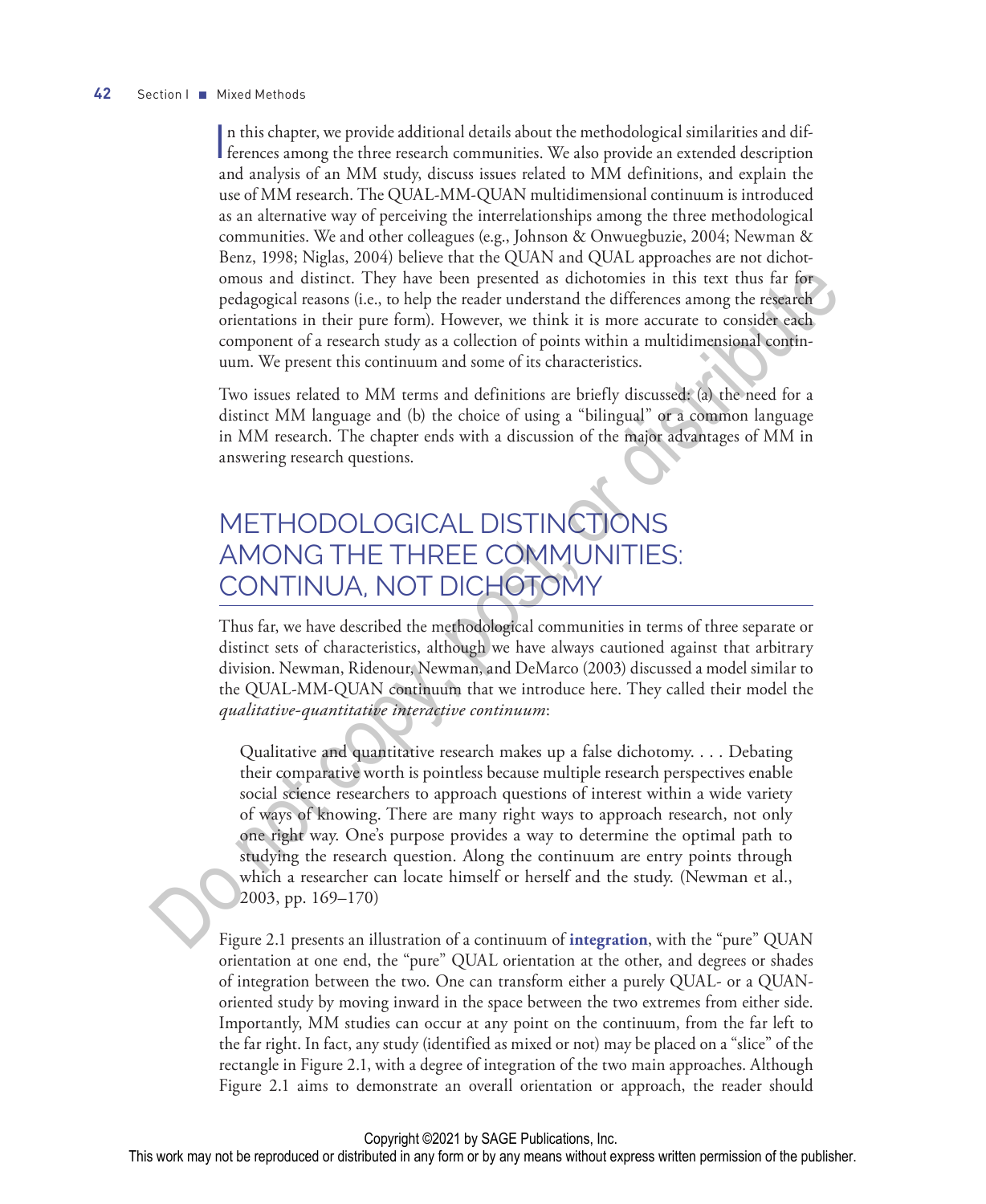|  | <b>FIGURE 2.1</b> Mixed Methods as a Continuum of QUAL and QUAN Integration |  |
|--|-----------------------------------------------------------------------------|--|
|  | <b>OUAL</b>                                                                 |  |
|  | and                                                                         |  |
|  | <b>QUAN</b>                                                                 |  |

*not* view the continuum as reducing research to only one dimension. As we discuss in Chapter 1 and in the sections below, research projects (more so the MM) may be differentiated on many dimensions (see Table 2.1).

In Chapter 3, we present "paradigm contrast tables" that serve a valuable function from a didactic point of view (see Tables 3.1 and 3.2 on pages 61 and 63). These tables can be used to introduce students to paradigmatic and methodological differences among certain groups of researchers (e.g., methodological purists) who are still actively working in the human sciences. Reichardt and Cook (1979) noted the same benefit:

Undoubtedly, there is some pedagogical advantage to the dialectic form of argument that polarizes qualitative and quantitative methods. For example, it is often easiest to state a case by dichotomizing a continuum into polar extremes *so that the dimension of interest is more clearly revealed*. (p. 27, italics added)

In the real world of research, however, continua of philosophical orientations, rather than dichotomous distinctions, more accurately represent the positions of most investigators (also see Johnson & Gray, 2010; and Niglas, 2010).

We believe that every aspect of a research project (e.g., paradigmatic orientation, purpose, questions, data, data analysis strategies, inference, utilization) may be placed along a multidimensional continuum, as illustrated in Table 2.1. For example, researchers' opinions about the role of values in their work range from those who believe that inquiry is value free to those who believe that inquiry is fully value bound, with numerous intermediary positions. Once again, it should be clear that a totally value-free research study is not possible because the researchers' value system impacts the questions, methods, and inferences of any study in one form or another. Similarly, a totally value-based study has no regard for how most researchers and consumers of research would interpret the results. Also, a totally personal value-bound study is not feasible because every study needs to have *some* degree of "objectivity" and understanding of "the other" viewpoint. not view the continuum as reducing research to only one dimension. As we discuss in Chapter 1 and in the section below, research poiests forore so the MM) may be different-<br>tated on many dimensions (see Table 2.1). In Cha

Most (but not necessarily all) components of a QUAN project are somewhere near the left end of multiple continua in Table 2.1, whereas most (but not necessarily all) components of a QUAL project are close to the right end of these dimensions. Despite this general tendency, it is possible to have QUAN projects that are exploratory, collect data via unstructured and open-ended procedures, and develop transformative inferences or explanations. Alternatively, it is possible to have QUAL projects that are explanatory or confirmatory, use probability sampling procedures, or include a structured design (such as field experiments). Following this logic, all research projects may be considered mixed, at least to some degree. This is also supported by the difficulty (or impossibility) of placing *all* components of a research project on one absolute end of the continuum (e.g., it is hard to think of absolutely deductive or inductive questions or completely value-free investigations).

#### Copyright ©2021 by SAGE Publications, Inc.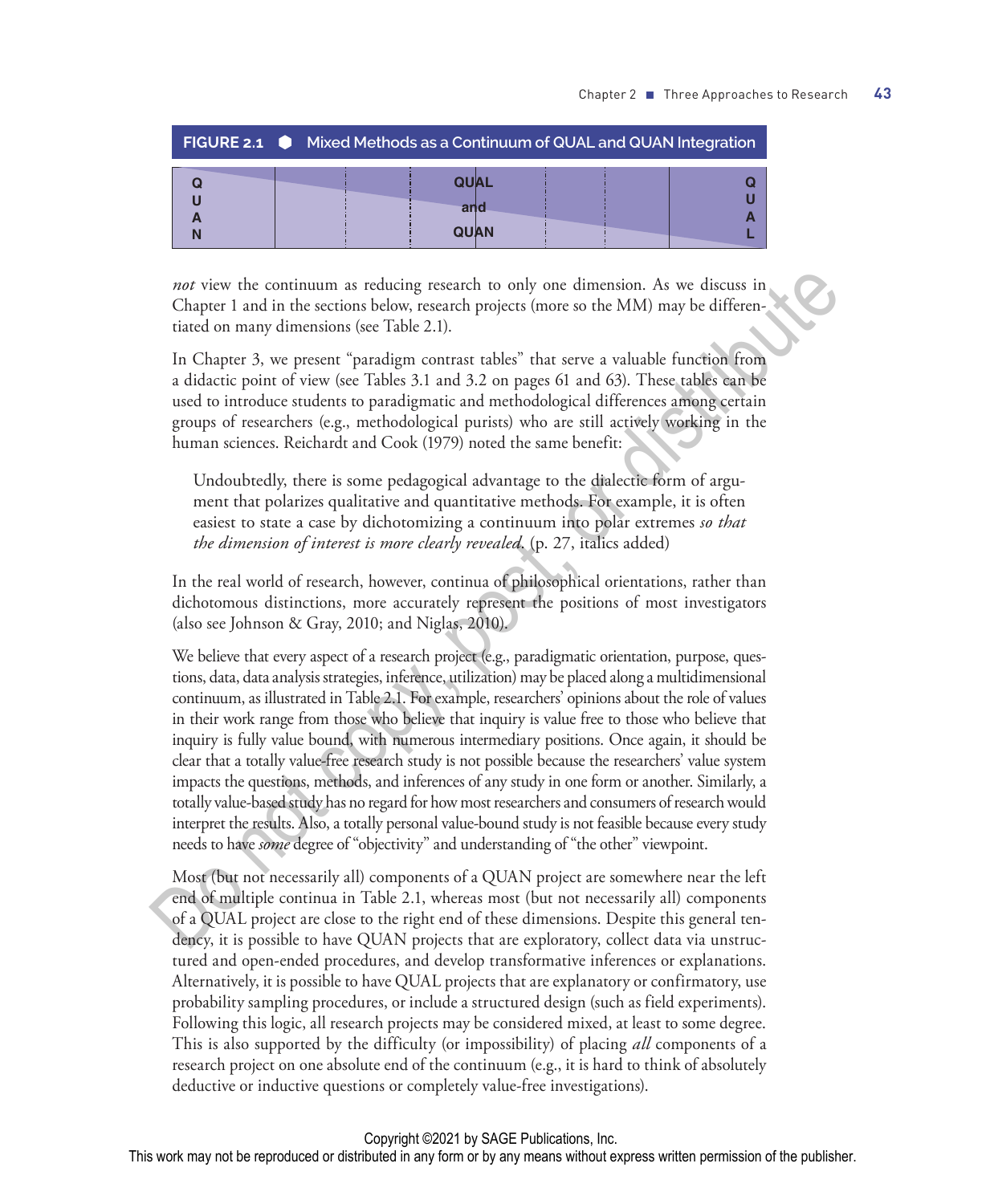

#### **TABLE 2.1 Multidimensional Continuum of Research Projects**

Table 2.1 presents an elaboration of the continuum in Figure 2.1 in the form of a multidimensional representation of research projects:

- QUAN projects (e.g., those conducted by Professors Experimentalista and Numerico from Chapter 1) somewhere on the left side of Figure 2.1 or close to the left side of most or all dimensions of Table 2.1
- Mixed methods projects that use both QUAN and QUAL approaches (e.g., those conducted by Professor Eclectica) or have components that spread across the continuum in Table 2.1

#### Copyright ©2021 by SAGE Publications, Inc.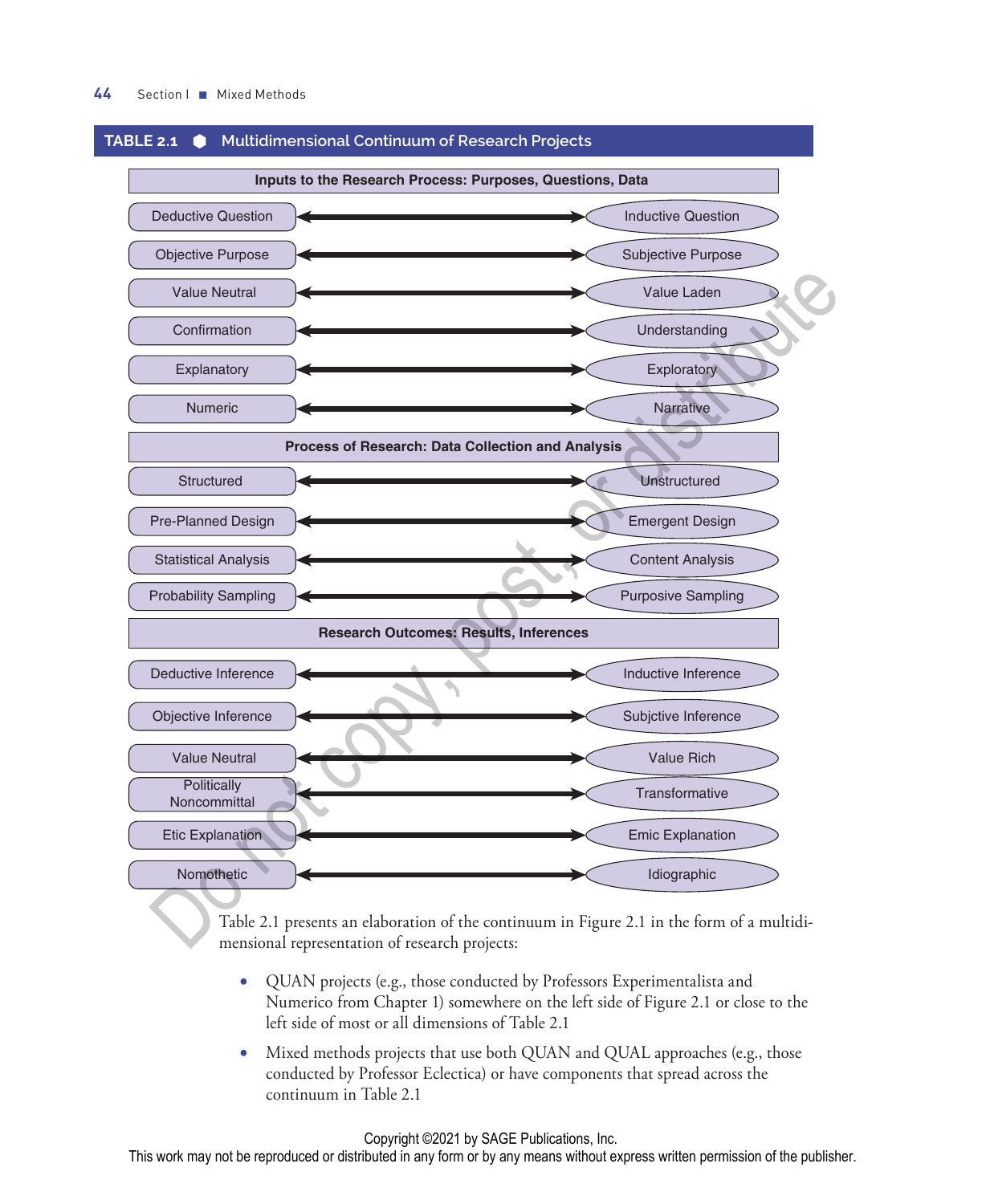• QUAL projects (e.g., those conducted by Professor Holistico) close to the right side of Figure 2.1, or on the right side on most or all dimensions of Table 2.1

Table 2.2 expands on this continuum by elaborating on the *QUAL-MM-QUAN*  methodological continuum that may be placed on each dimension from the "purely" QUAL to the "purely" QUAN orientation. These continua serve as an advance organizer for methodological issues to be discussed throughout the rest of the text, such as research questions/hypotheses, research designs, sampling, data collection strategies, data analysis, and making conclusions (Chapters 4–10).

|                                                                    | questions/nypotneses, research designs, sampling, data collection strategies, data analysis,<br>and making conclusions (Chapters 4-10).                    |                                                                                                                            |                                                                                                                                                                          |
|--------------------------------------------------------------------|------------------------------------------------------------------------------------------------------------------------------------------------------------|----------------------------------------------------------------------------------------------------------------------------|--------------------------------------------------------------------------------------------------------------------------------------------------------------------------|
| The QUAL-MM-QUAN Methodological Continuum<br><b>TABLE 2.2</b><br>0 |                                                                                                                                                            |                                                                                                                            |                                                                                                                                                                          |
| <b>General Issue</b><br>(Chapter in Text)                          | <b>QUAL Position</b>                                                                                                                                       | <b>Mixed (MM) Position</b>                                                                                                 | <b>QUAN Position</b>                                                                                                                                                     |
| Statements of<br>research purpose<br>(Chapter 4)                   | Most (but not all) QUAL<br>research is exploratory in<br>nature; most QUAL research<br>involves the statement of<br>research questions.                    | MM may involve the<br>statement of both<br>research questions<br>and hypotheses (both<br>exploratory and<br>confirmatory). | Most (but not all) QUAN<br>research is confirmatory<br>in nature; QUAN research<br>may involve the statement<br>of research hypotheses or<br>research questions or both. |
| Design traditions<br>(Chapter 5)                                   | Design traditions include<br>ethnography, grounded<br>theory, phenomenological<br>research, biography, and<br>case study.                                  | All design traditions<br>are included in these<br>studies, including<br>unique MM designs.                                 | Research may be<br>comparative, correlational,<br>quasi-experimental, or<br>experimental.                                                                                |
| Sampling<br>(Chapter 6)                                            | Purposive sampling is<br>emphasized in QUAL<br>research; QUAL research<br>may also involve probability<br>sampling.                                        | MM sampling includes<br>both purposive and<br>probability sampling.                                                        | Probability sampling is<br>emphasized in QUAN<br>research, although<br>purposive sampling may<br>also be involved.                                                       |
| Data collection<br>strategies<br>(Chapters 7 and 8)                | QUAL may include all<br>types but typically involves<br>unstructured observations,<br>open-ended interviews,<br>focus groups, and<br>unobtrusive measures. | All data collection<br>strategies are included.                                                                            | QUAN may include all<br>types but typically involves<br>structured observations,<br>closed-ended interviews.<br>questionnaires, and tests.                               |
| Data analysis<br>(Chapter 9)                                       | QUAL includes qualitative<br>(thematic) data analysis<br>(categorical strategies,<br>contextualizing strategies).                                          | MM data analyses, both<br>thematic and statistical<br>analyses plus data<br>conversion techniques,<br>are used.            | Statistical analysis<br>(descriptive, inferential) is<br>used.                                                                                                           |
| Validity or<br>inference<br>quality issues<br>(Chapter 10)         | Trustworthiness,<br>credibility, transferability,<br>dependability, and various<br>authenticity criteria are<br>emphasized.                                | All inference and validity<br>issues are subsumed<br>under inference<br>quality and inference<br>transferability.          | Statistical conclusion<br>validity, internal validity,<br>construct validity, and<br>external validity are<br>emphasized.                                                |

#### **TABLE 2.2 The QUAL-MM-QUAN Methodological Continuum**

Copyright ©2021 by SAGE Publications, Inc.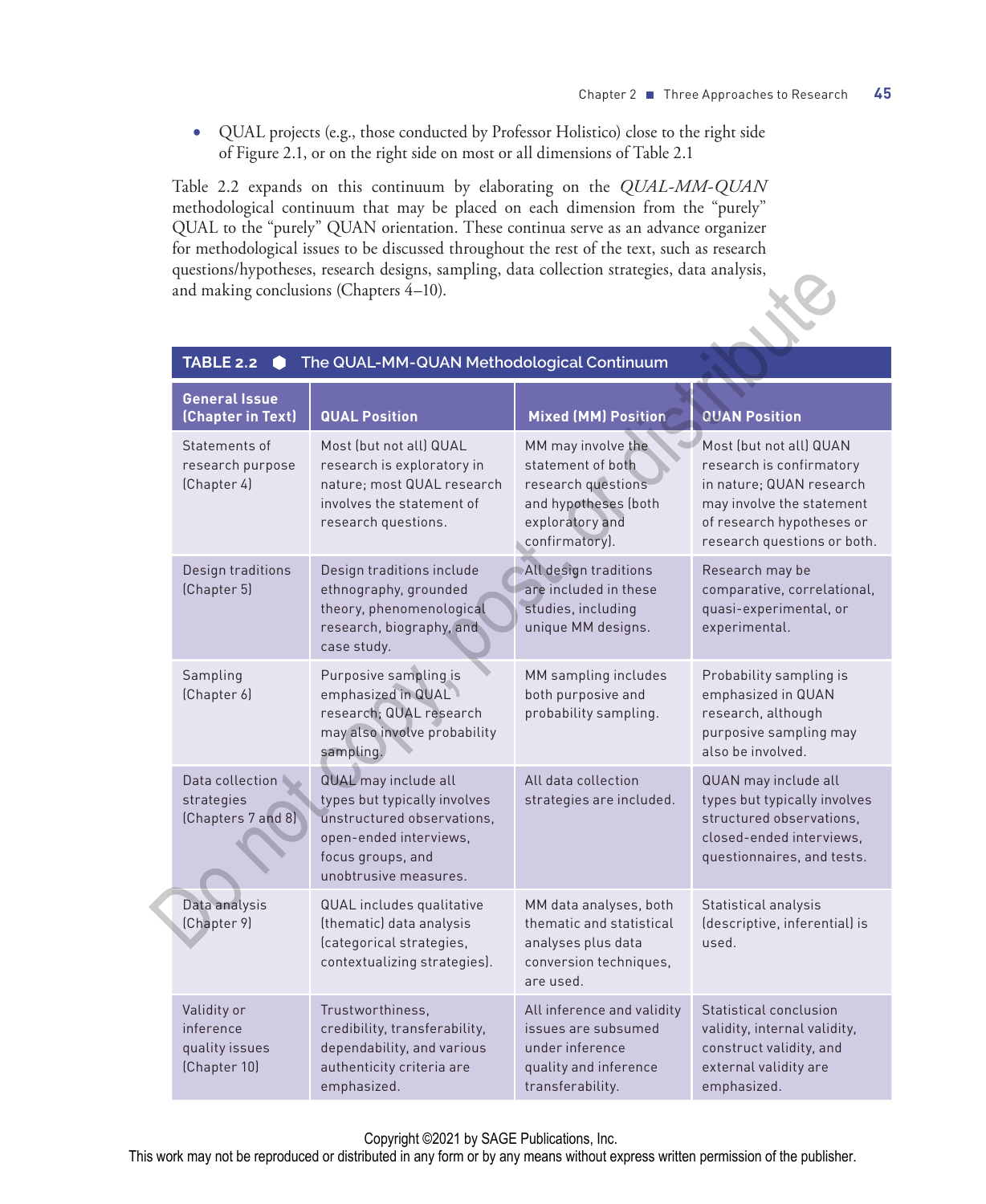## ISSUES RELATED TO MIXED METHODS TERMS AND DEFINITIONS

### **The Need for a Distinct Mixed Methods Language**

An interesting distinction exists between the QUAN and QUAL traditions regarding the issue of common terms and definitions. Traditional QUAN definitions of basic constructs and designs have long been established in classic texts (e.g., Campbell & Stanley, 1963; Cook & Campbell, 1979; Shadish et al., 2002) and in the annals of statistics and measurement journals. Although there is slow evolution in the QUAN methodological research field, no one expects large changes in the basic paradigm of postpositivism or the constructs and research designs associated with this worldview.

Common definitions of QUAL constructs and designs, on the other hand, are more emergent and less systematic and have been slow to develop, with the occasional exception, such as Schwandt's (2007) excellent *Qualitative Inquiry: A Dictionary of Terms*, which we refer to throughout this text. Many of the leading figures in QUAL research believe, however, that such systematic codification of terms is neither possible nor desirable.

A reasonable question for mixed methodologists at this point in time is, "Do we want a common nomenclature, with an established set of terms and definitions?" We believe that most mixed methodologists would answer with a resounding "yes" because the lack of an overall system of terms and definitions has created confusion and imprecision in past MM writing and research.

Several authors have consistently defined some terms uniquely associated with MM, such as *data conversion*, with its two subprocesses *quantitizing* and *qualitizing.* These terms have been defined specifically enough to be applied consistently across a number of sources (e.g., Bazeley, 2018; Creamer, 2018; Johnson & Turner, 2003). For instance, Sandelowski (2003) described her use of quantitizing techniques in a study in which she transformed narrative interview data into numeric data that were then analyzed using Fisher's exact probability test. In her qualitizing example, she discussed taking quantitatively derived clusters of numeric data and transforming those into distinct qualitatively described "profiles" using grounded theory. and to common anometric with an established and the state of the context of the context of copy, condition is reactly look  $\&$  context of complexity looks  $\&$  context of amplied), 1)  $\partial y$ . Shadish is at al. 2002) and i

Other terms with widely accepted meanings include the basic MM designs, such as *sequential mixed methods designs*, *parallel mixed methods designs*, and *conversion mixed methods designs*. These designs and their characteristics are discussed in detail in Chapter 5.

On the other hand, as MM research has evolved, certain terms have been defined in an inconsistent manner. Past literature shows that the terms *multimethod design* and *mixed methods design* have been confused with one another. There seems to be a particular issue with the term *multimethod design*, which has been defined quite differently by different authors:

• The use of two QUAN methods (Campbell & Fiske [1959] employed the term *multitrait-multimethod matrix* to connote the use of more than one QUAN method to measure a personality trait).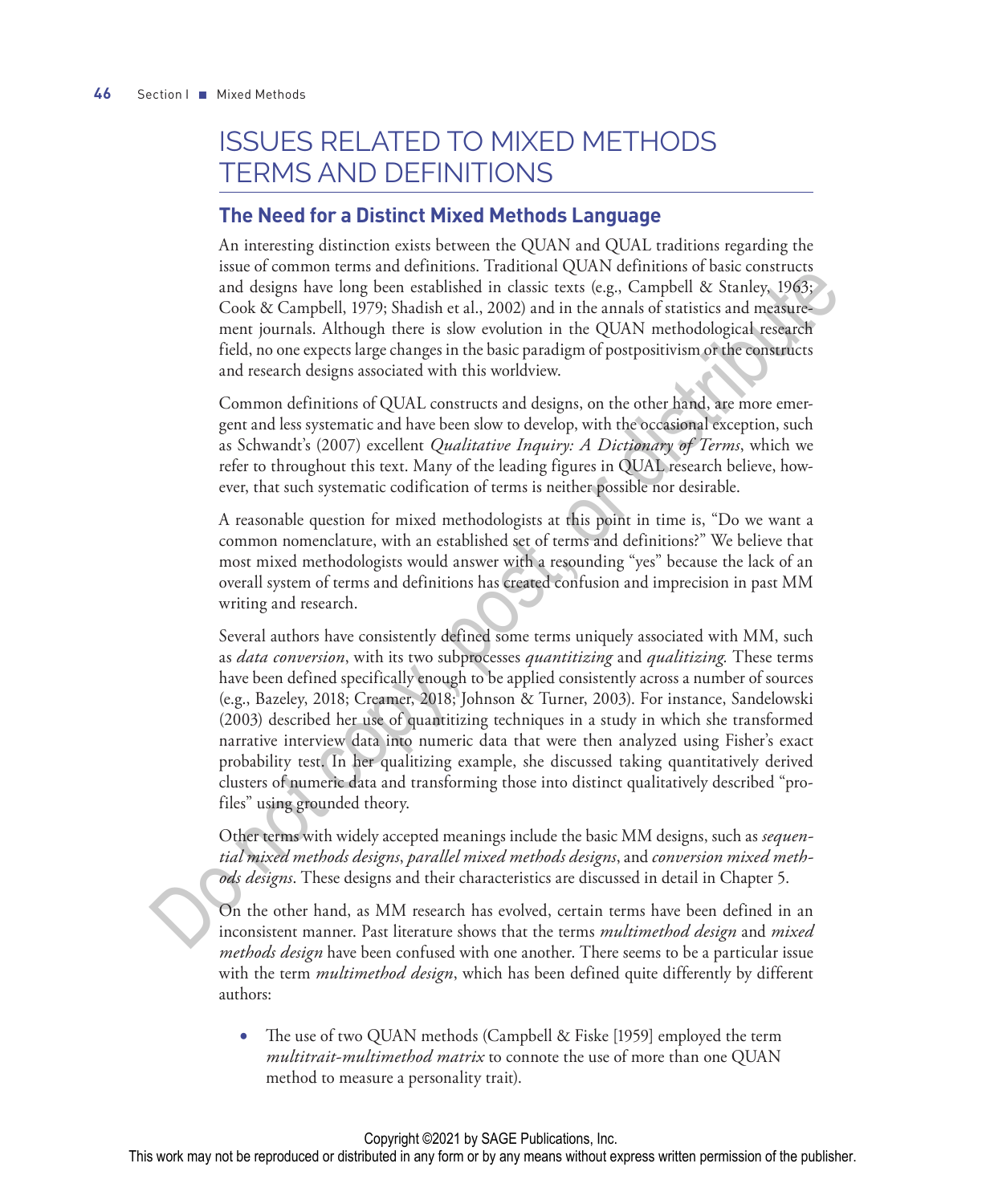- The use of QUAL and QUAN methods as two distinctly separate parts of one research program (Morse, 2003) that "does not necessarily require the mixing or integration" of the results (Hesse-Biber, 2015, p. xxxix).
- The use of both QUAN and QUAL methods or the use of two different types of either QUAL or QUAN methods (QUAL/QUAL or QUAN/QUAN) as described by Hunter and Brewer (2003).

Throughout this text, we use of the term *mixed methods* and the research designs associated with it to represent some form and degree of QUAL and QUAN integration. We differentiate between them and **quasi-mixed methods designs** (studies that include QUAL and QUAN data or methods, but do not integrate the results) or **multimethod designs** (studies that use two QUAL or two QUAN approaches/methods). Throughout this text, we use of the term mixed methods and the research designs associated with it to represent some form and degree of QUAL and QUAN integration. We differentiate between them and quasi-mixed methods desi

Johnson, Onwuegbuzie, and Turner (2007) addressed the issue of the definition of MM research. They presented 19 different definitions of MM research from experts in the field, noting that there were both similarities and differences among them. Five common themes emerged from an analysis of the definitions, including *what* is mixed (QUAN and QUAL research), *when* the mixing is carried out, the *breadth of the mixing*, and *why* the mixing is carried out.

Based on this analysis, Johnson et al. (2007) presented the following rather broad definition of MM research:

Mixed methods research is the type of research in which a researcher or team of researchers combines elements of qualitative and quantitative research approaches (e.g., use of qualitative and quantitative viewpoints, data collection, analysis, inference techniques) for the purpose of breadth of understanding or corroboration. (p. 123)

### **The Choice of "Bilingual" or Common Terminology for MM Research**

The major decisions that mixed methodologists have to make concerning terms and definitions are whether to

- Use a bilingual nomenclature that employs both the QUAL and the QUAN terms for important methodological issues, such as validity or sampling
	- Create a new language for mixed methodology that gives a common name for the existing sets of QUAL and QUAN terms
	- Combine the first two options by presenting new MM terms that are integrated with well-known QUAL/QUAN terms

We believe that it is essential for social and behavioral scientists today to be methodologically bilingual: Scholars should have at least a minimum degree of fluency in both the QUAL and QUAN languages and be able to translate back and forth between the two. It is especially important that researchers be able to recognize, in both languages, terms that describe the same basic concepts, such as *external validity* and *transferability*.

#### Copyright ©2021 by SAGE Publications, Inc.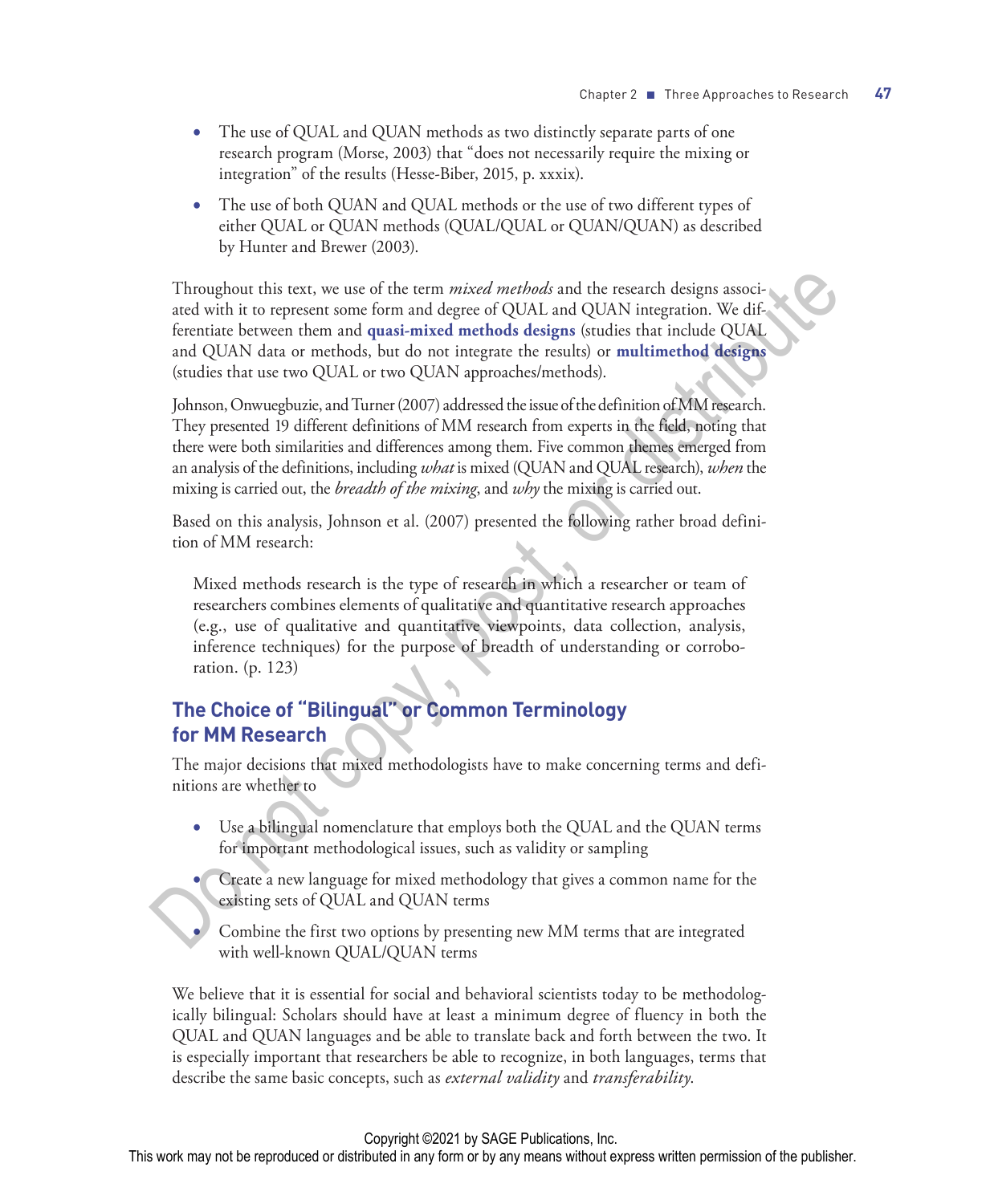#### **48** Section I ■ Mixed Methods

We also believe that mixed methodologists should develop a new nomenclature that transcends the separate QUAL and QUAN terminologies under certain circumstances. Three conditions should be met before mixed methodologists develop new terms:

- The described QUAN and QUAL processes should be highly similar.
- The existing QUAL and QUAN terms must be overly used or misused.
- Appropriate alternative terminology must exist.

For instance, the term *validity* has more than 135 different meanings within the QUAL and QUAN traditions. When a term has so many different meanings, it becomes meaningless. This is a case where mixed methodologists can develop their own terminology to replace the confusion of the multiply defined QUAL and QUAN terms because the logic of evaluation across the two orientations is very similar and there appears to be an appropriate alternative terminology. Chapter 10 presents an extended demonstration of how the terms *inference quality* and *transferability* can be used to encompass the currently used QUAN and QUAL terms. • Appropriate alternative terminology must exist.<br>For instance, the term *suliality* has more than 135 different meanings, it becomes an<br>equality of the control of the main and so many different meanings, it becomes an<br>eq

Another example from MM involves the overuse of the term *triangulation* in several disciplines, such as nursing. Sandelowski (2003) addressed this issue as follows:

When any kind of research combination is designated as triangulation, there is no inquiry that is not triangulated. Having too much meaning, the word *triangulation* has no meaning at all. . . . Triangulation appears as a "near-talismanic method" (Miles & Huberman, 1994, p. 266) for democratizing inquiry and resolving conflicts between qualitative and quantitative inquiry. (p. 328, italics in original)

Triangulation is a veritable "magical" word in many disciplines using MM research, having been developed through a series of insightful works (e.g., Campbell & Fiske, 1959; Denzin, 1978; Jick, 1979; Patton, 2002). Triangulation is a word that most researchers, regardless of their own methodological orientation, associate with MM. We would not want to discard a word with "near-talismanic" meaning, so what do we do when it appears to be overused to the point where it means nothing? Can the term be rehabilitated, or does it carry too much baggage?

In Chapter 1, we defined triangulation as *the combinations and comparisons of multiple data sources, data collection and analysis procedures, research methods, and inferences that occur at the end of a study.* This definition was made quite broad to cover the most important aspects of research that have been associated with triangulation (both as a process and as an outcome). Data sources, data collection methods, and research methods have all been tied to triangulation techniques in seminal articles and chapters on the topic (e.g., Denzin, 1978; Patton, 2002). In 2007, Creswell and Plano Clark used triangulation for a design name, the "triangulation design," but they dropped that design from the last two recent editions of their book on mixed methods research (2010, 2018) and replaced it with convergent designs. We put these designs under the general family of "parallel mixed methods." Although we have broadened the definition of triangulation to make it more consistent with the literature, it is unclear whether the term is still useful. One of the issues with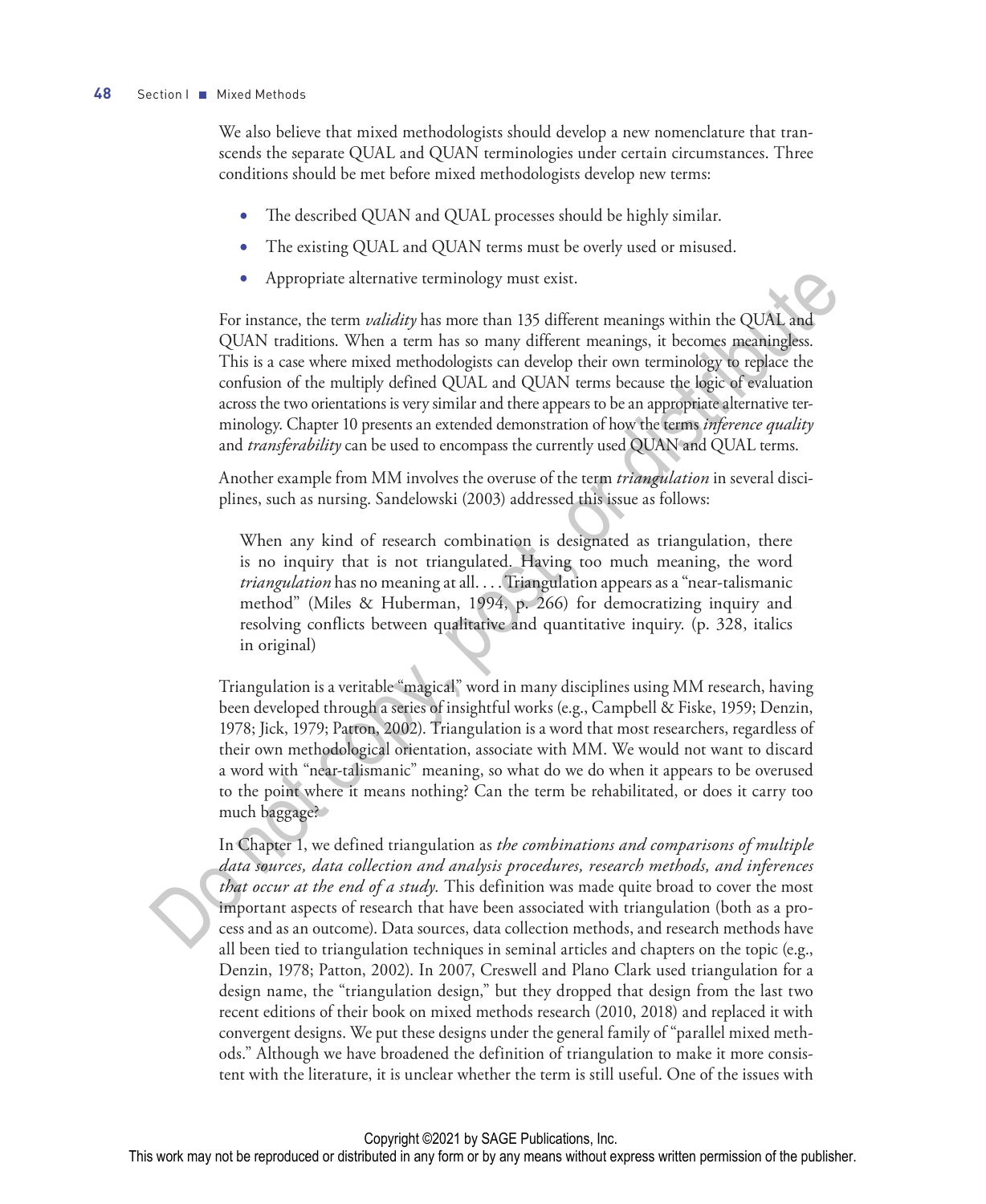the use of the term triangulation *design* is that the word triangulation suggests convergence and confirmation (this also applies to "convergent designs"). In practice, triangulation as a process might lead to highly valuable divergent findings that lead to new explanations of phenomena when integrated (for more details, see Erzberger & Kelle, 2003)!

## THE UTILITY OF MIXED METHODS RESEARCH

The utility of MM concerns *why* we employ them in our research projects. With the plethora of research methods associated with the QUAL and QUAN traditions, why would we bother combining them, or generating new techniques, to conduct MM research? Bergman (2018) provides an answer to this question:

Mixed methods research and designs are well suited for dealing with complexity, mutability, and transdisciplinary. Designed for different entry points and flexible enough to take on board various stakeholder positions, mixed methods research could be successfully used to develop new ways of thinking about and studying known phenomena or capturing new phenomena, replacing or improving on outdated or unsuitable ways of studying phenomena, or confirming the relevance of known phenomena in a new context. Exploration, complementarity, and convergence—classical justifications for a mixed methods research design—seem highly pertinent to the study of migration. (p. 373) RESEARCH<br>
The utility of MM concerns *why* we employ them in our research projects. With the plettion<br>
on of research methods associated with the QUAL and QUAN traditions, why would we<br>
obter combining them, or generating

The ultimate goal of any research project is to answer the questions set forth in the beginning of the study (or modified during the process). Perhaps Padgett (2012) provides an answer to the question of why MM might be needed for answering research questions:

On balance, both quantitative and qualitative methods have something to offer. Surveys supply much-needed aggregate information on individuals, households, neighborhoods, organizations, and the entire nation. Yet, they fall short in assessing individuals as they live and work *within* their households, organizations, and nations. (p. 9, italics in original)

There appear to be three areas where MM research is superior to the single-approach designs:

• MM research can simultaneously address a range of exploratory (*what*), explanatory (*how*, *why*), and confirmatory (*what-if* ) questions through the integration of qualitative and quantitative approaches. We will discuss different type of questions in Chapter 4.

- MM research provides better (stronger) inferences by integrating the outcomes of multiple strands of a study. We will discuss "meta-inferences" in Chapter 10.
- MM research provides the opportunity for a greater assortment of divergent perspectives about the issue under investigation.

#### Copyright ©2021 by SAGE Publications, Inc.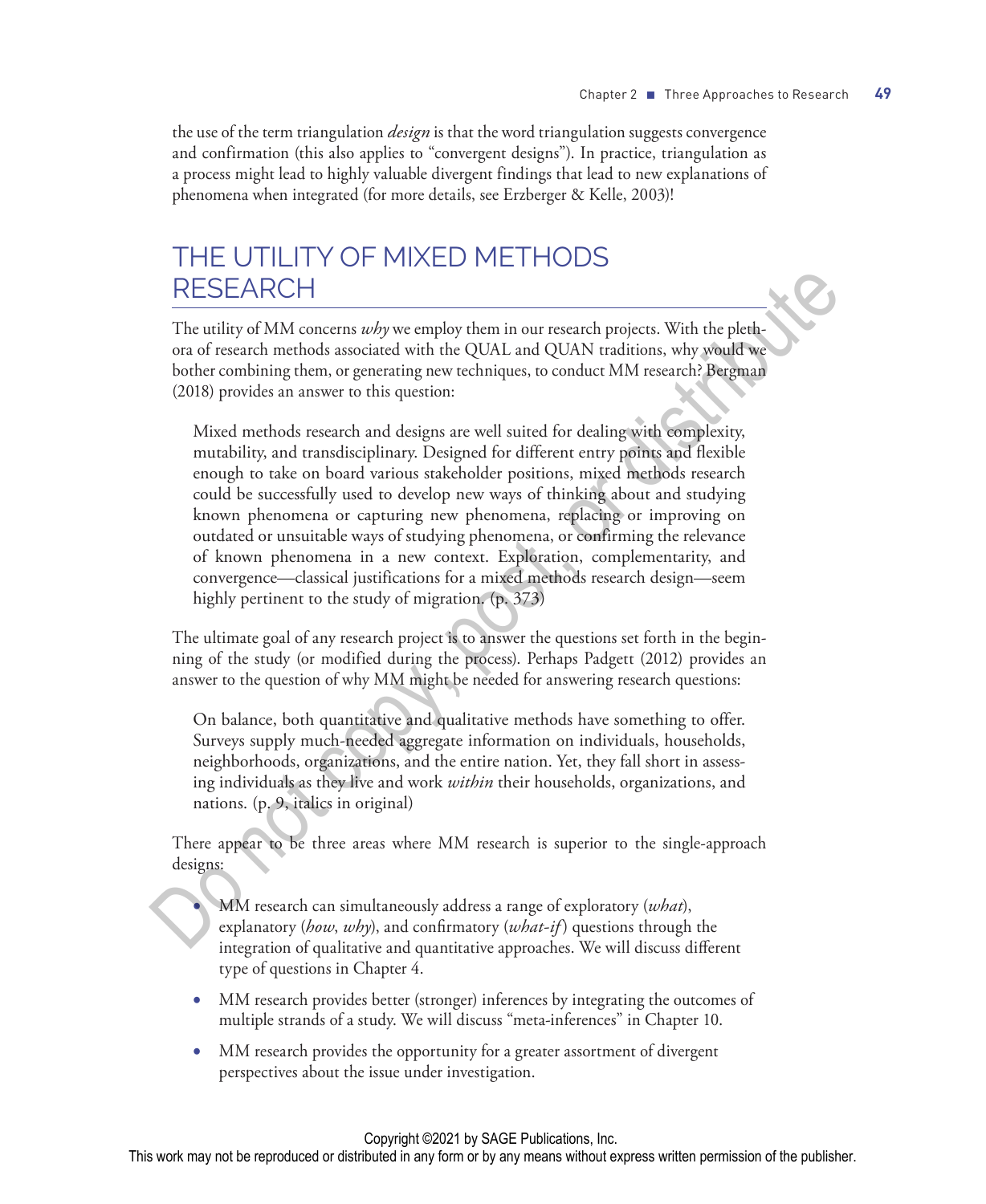#### **50** Section I ■ Mixed Methods

Table 2.3 presents some examples to demonstrate how the use of MM might enhance the quality of inputs, processes, or outcomes of your research project.

#### **TABLE 2.3 Examples of How Using a Mixed Methods Approach Might Enhance Your Research Project**

#### **Enhance Your Inputs**

- Ask multiple types of questions (exploratory, confirmatory).
- Collect multiple types of data; triangulate for validity/trustworthiness purposes.
- Convert one type of data to another to perform two types of analysis.
- Collect data from multiple sources to capture multiple perspectives.
- Collect data with multiple methods to enhance data quality.

#### **Enhance Your Design/Process**

- Find out why/how a treatment works in an experiment via post-experimental case studies.
- Conduct focus groups to find out why/how survey instruments are perceived/responded to.
- Add a qualitative strand to explore the equality of groups in a quasi-experimental study.
- Add a survey to your qualitative study in order to get broader coverage.
- Do factor analysis to confirm your obtained themes in a QUAL study, or vice versa. Compare and contrast the two.
- Mix large national data sets with local qualitative in-depth study to improve understanding.
- Mix secondary quantitative data and first-hand qualitative data to explain/expand.
- Use delegated recording techniques (e.g., Rochester Interaction Record) to obtain quantitative ratings of feelings or other aspects. Follow up with a small group to understand why, how, and so forth.
- Create groups based on QUAL or QUAN results; compare these groups on QUAN or QUAL results.

**Enhance the Quality of Your Outcomes**

- Incorporate the results of a qualitative strand to explain the outcomes of an experiment.
- Confirm/disconfirm your interpretation of survey results via detailed interviews of a small subsample.
- Select typical cases in a survey/other quantitative study to follow up. Know in more detail how the treatment worked or why specific responses were obtained (e.g., for a cluster analysis based on surveys, select typical cases; for a regression analysis, select based on regression residuals for those who fit and do not fit the model). multiple types of questions [exploratory, confirmatory].<br>
Set multiple types of data it inapulate for validay/trustworthiness purposes.<br>
Set of only go of data to another to perform two types of analysis.<br>
Set of data from
- Do an experiment to test hypotheses generated from a QUAL study (sometimes unexpected results, sometimes just new results).
- Conduct a QUAL study to test a failed hypothesis in a previous strand to see how detailed data confirms/ disconfirms and/or why.
- Use constant comparative analysis to see what themes you may find in addition to the factors you have found in an exploratory factor analysis, and also to develop detailed supporting/expanding data about factors (i.e., narrative examples to represent each factor for dissemination).
- Perform an in-depth case study following a single-subject experiment to provide strong background support and to identify conditions in which the treatment works or does not work as effectively.
- Pair GPS readings (places visited, distances walked) with detailed qualitative interviews to understand why these behaviors occurred.
- Mix big data identifiers (colleges searched for, hotels stayed at, products ordered) with detailed follow-up to understand reasons and mechanisms/processes of decision-making.

#### Copyright ©2021 by SAGE Publications, Inc.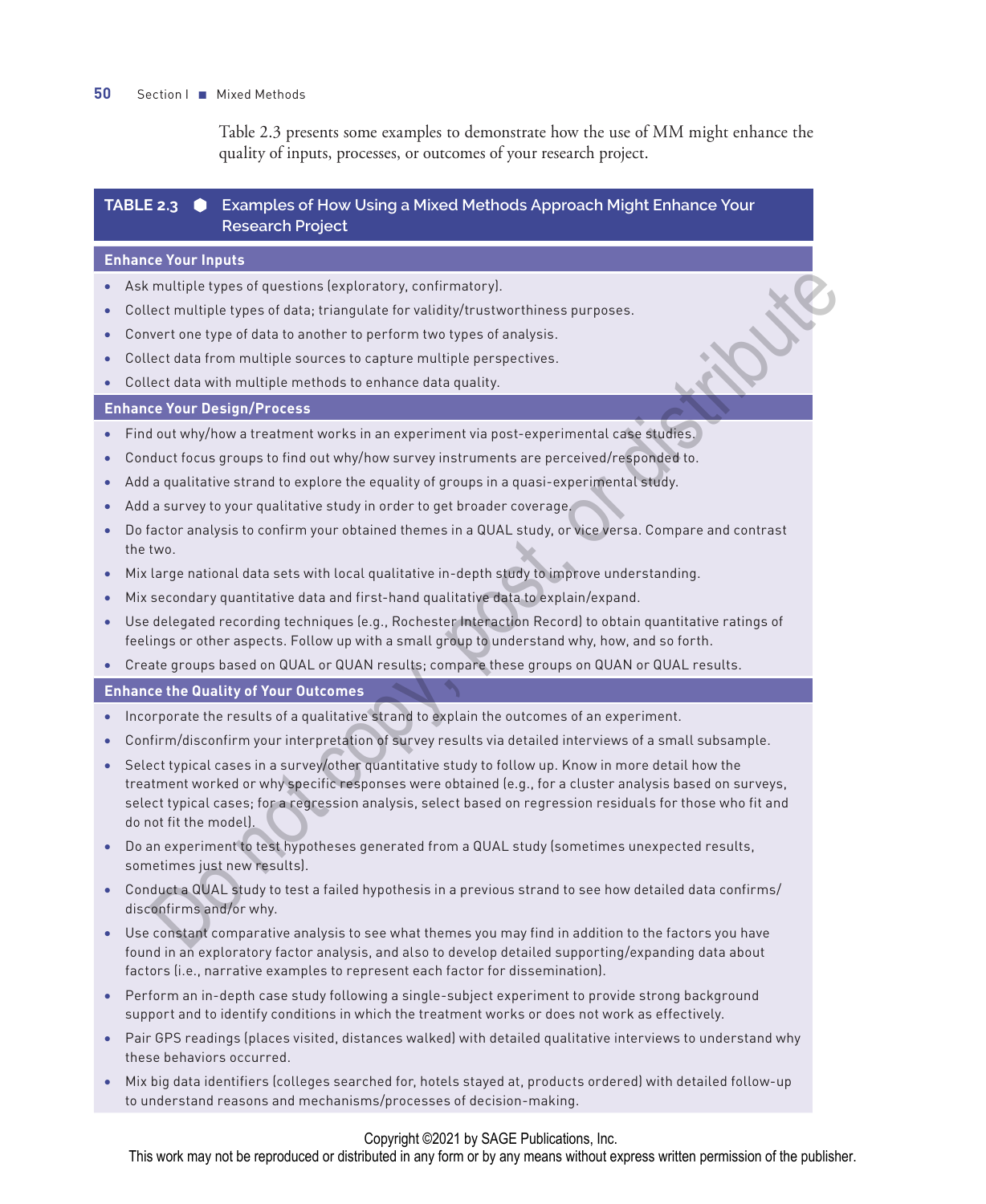### **Addressing Exploratory, Explanatory, and Confirmatory Questions Simultaneously**

One of the dimensions on which QUAN and QUAL research is said to vary is the type of question answered by each approach. Some authors have suggested that QUAL research questions are exploratory (i.e., they are concerned with generating information about unknown aspects of a phenomenon), whereas QUAN research questions are confirmatory (i.e., they are aimed at testing theoretical propositions).

Others disagree with this dichotomization of research questions (e.g., Erzberger & Prein, 1997; Tashakkori & Teddlie, 1998, 2003a). For example, Punch (2005) provided this argument against the dichotomization:

Quantitative research has typically been more directed at theory verification, while qualitative research has typically been more concerned with theory generation. While that correlation is historically valid, it is by no means perfect, and there is no necessary connection between purpose and approach. That is, quantitative research can be used for theory generation (as well as verification) and qualitative research can be used for theory verification (as well as generation). (p. 16)

We agree with this statement regarding the generation and verification (today called *confirmation*) of theory. What happens when you want to do both in the same study? *A major advantage of mixed methods research is that it enables the researcher to simultaneously ask exploratory, explanatory, and confirmatory questions and therefore generate, explain, and verify theory in the same study.*

An example of this two-faceted questioning procedure is an educational research dissertation by Stevens (2001). In this study, Stevens wanted to examine and describe the changes in a set of middle schools that resulted from the introduction of an external change agent (Distinguished Educator) associated with a statewide school accountability program. It was hypothesized that teachers in schools with a Distinguished Educator would perform better on measures of teacher effectiveness than teachers in schools without a Distinguished Educator.

A QUAN quasi-experimental design confirmed this hypothesis: Teachers in schools with a Distinguished Educator had significantly higher rates of effective teaching than teachers in schools without a Distinguished Educator. Although this result was important, Stevens (2002) also wanted to know how this result occurred. Simultaneously with gathering the QUAN data, she conducted case studies in each of the schools using QUAL techniques such as observations, interviews, and document analysis. Results from the QUAL analyses indicated that the Distinguished Educators were perceived as having a positive influence on (1) teacher collaboration and sharing, (2) the expectations of both teachers and students for student learning, and (3) the quality of instruction. These Distinguished Educator activities were directly or indirectly related to the higher rates of effective teaching. (i.e., they are aimed at testing theoretical propositions).<br>
Orbrs disguence with this dichotomization of research questions (e.g., Erzberger & Prein,<br>
Orbrs disguence with the dichotomization:<br>
Quantitative research has

This MM study could not have been conducted exclusively within either the QUAN or the QUAL traditions. The mixed methods design allowed the doctoral student to simultaneously test a quantitatively derived hypothesis and explore in greater depth the processes whereby the relationship occurred.

The GAIN evaluation (Riccio, 1997; Riccio & Orenstein, 1996) is another example of an MM research study that answered confirmatory and exploratory questions simultaneously.

#### Copyright ©2021 by SAGE Publications, Inc.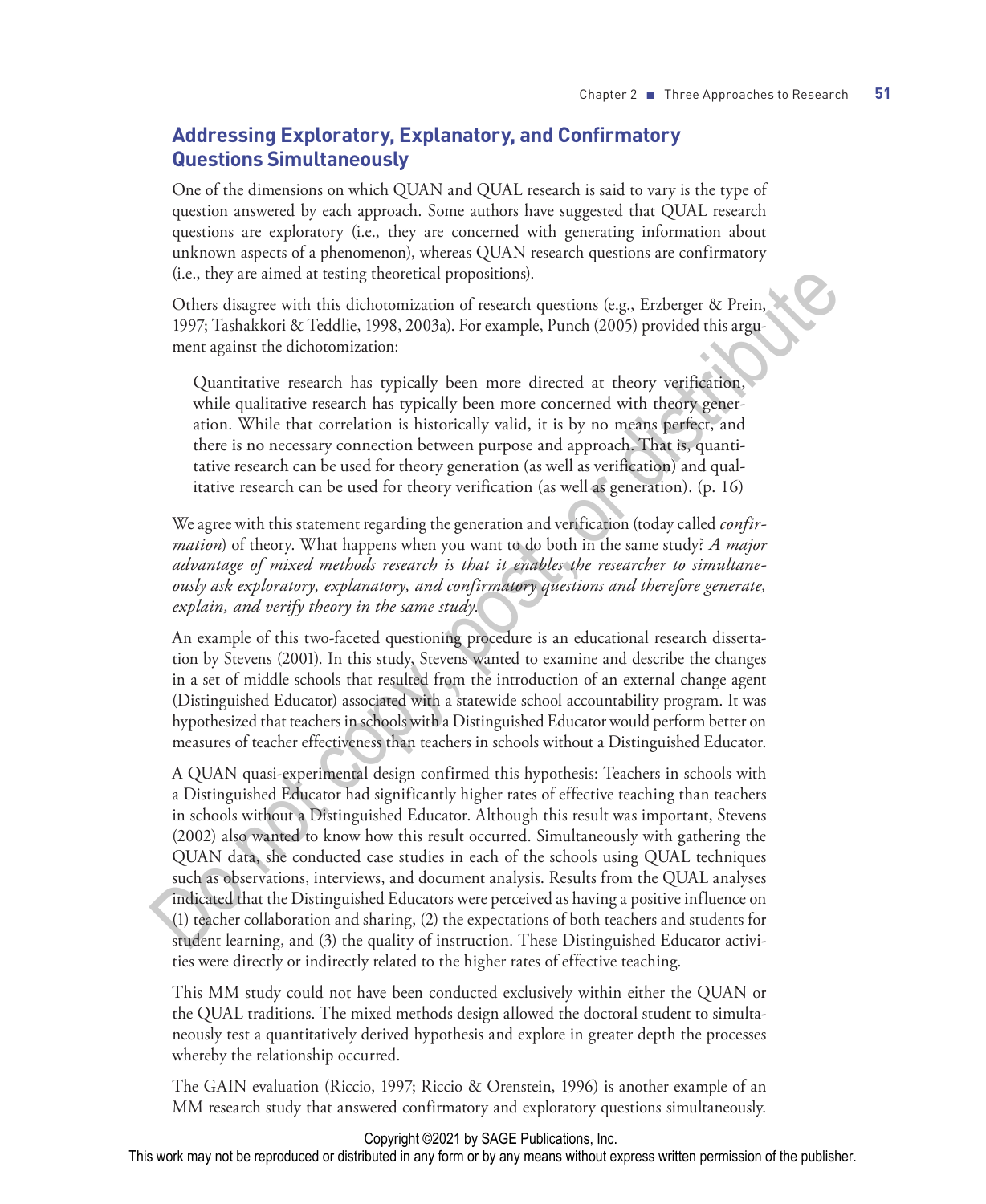GAIN, a welfare-to-work program created by the California legislature, provided welfare recipients with job search assistance, basic education, vocational training, and so on. GAIN's goals were to increase employment and reduce reliance on welfare. Three of the goals of the evaluation (Rallis & Rossman, 2003) can be stated as either research hypotheses or questions:

- 1. What are GAIN's effects on employment and on the number of individuals on welfare? This can be restated as the following hypothesis: Individuals in the GAIN program will have higher employment rates and will be less likely to remain on welfare than individuals not in the GAIN program.
- 2. What can we learn about the California counties' experiences in implementing GAIN and the recipients' participation and experiences?
- 3. How did different program strategies influence the results?

The first evaluation question is confirmatory in nature: The evaluators (or at least their funding agency) expected GAIN to have a positive effect on employment and welfare-roll figures. This question was restated in the preceding list as a research hypothesis that was tested by statistical analysis of QUAN data generated by a large-scale experimental study, in which welfare recipients were randomly assigned to GAIN or a control group.

The second and third questions were exploratory in nature and aimed to describe the counties' experiences in implementing GAIN and the recipients' experiences and to explain how various strategies influenced the results. A variety of data sources were used to answer these questions: field research, case files data, surveys of both staff and program recipients, and so on. These exploratory and explanatory questions were vital to the evaluation because without them the evaluators would not know how the program's effect occurred.

### **Providing Stronger Inferences**

Several authors have postulated that using MM can offset the disadvantages that certain methods have by themselves (e.g., Brewer & Hunter, 1989; Creswell, Plano Clark, Gutmann, & Hanson, 2003; Greene & Caracelli, 1997b). For example, Johnson and Turner (2003) referred to the *fundamental principle of mixed methods research:* "Methods should be mixed in a way that has complementary strengths and nonoverlapping weaknesses" (p. 299). Two of the functions of MM research described by Greene et al. (1989) concerned the strengthening of inferences: triangulation and complementarity. program will three by the rest of the column rate and with beat since the state of the state of the state of the state of the state of the state of the state of the state of the state of the state of the state of the state

A classic MM combination involves using in-depth interviews in conjunction with mailed questionnaires. One type of data gives greater depth, whereas the other gives greater breadth; together it is hoped that they yield results from which one can make better (more accurate) inferences.

Erzberger and Kelle (2003) presented a good example of a study (Krüger, 2001) whose inferences were stronger because they resulted from both QUAN and QUAL data. This occupational life study, conducted in Germany, had two major data sources:

- 1. Standardized questionnaire data on the occupational life courses of a sample of men (birth cohort of 1930), including starting and end points of employment, starting and end points of periods of unemployment, illnesses, and so on
- 2. Open-ended interviews where the men discussed their interpretations and perceptions of their occupational and domestic lives

#### Copyright ©2021 by SAGE Publications, Inc.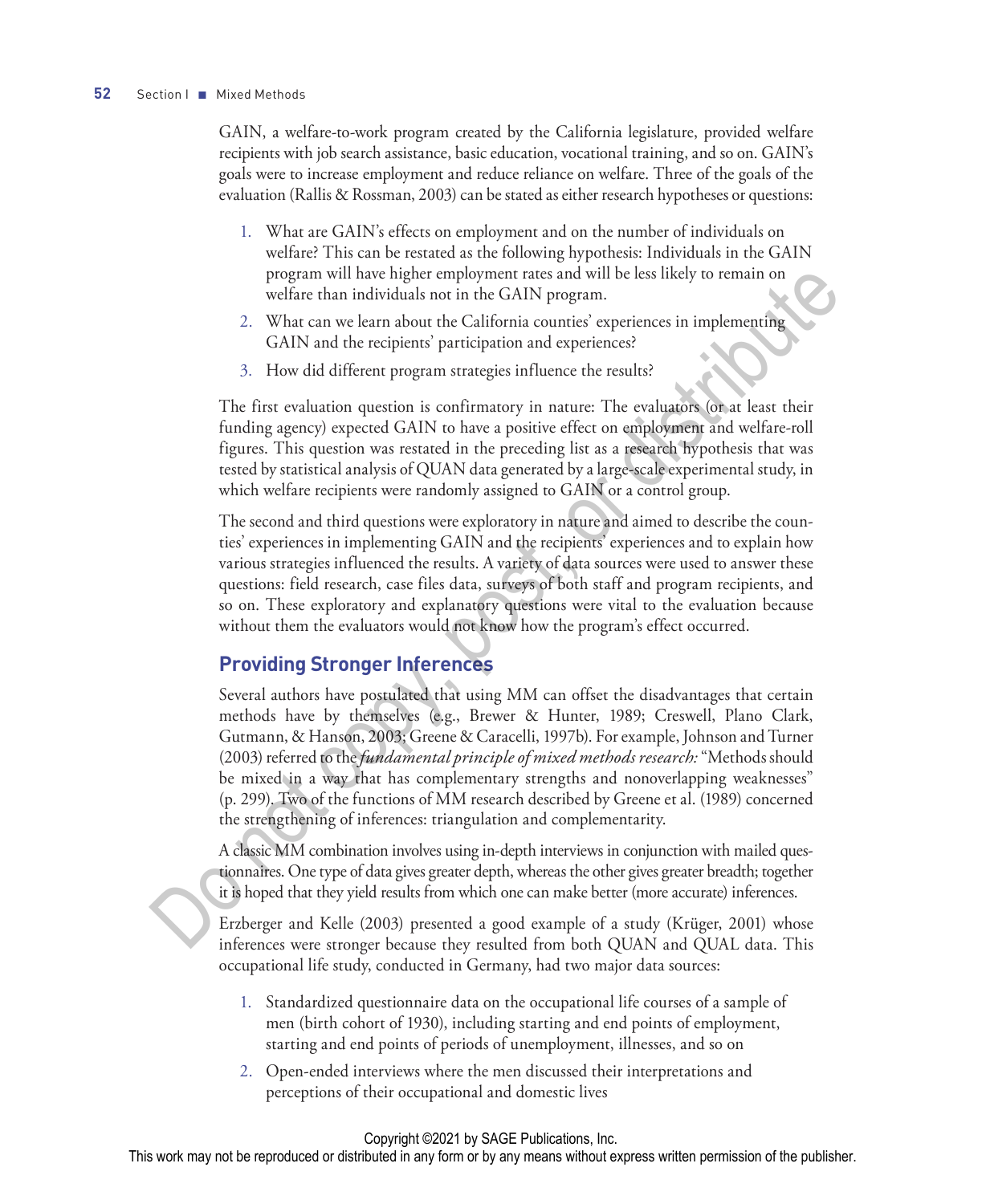The researchers expected great stability in the occupational life courses of the cohort because the men had worked during (West) Germany's postwar period (i.e., the 1950s and 1960s). This "era of the economic miracle" was characterized by traditional orientations and norms, including gender-role patterns with regard to the tasks, obligations, and rights of men and women.

The QUAN results indicated that the great majority of the men in the cohort had been fully employed almost all of their lives, except for short periods of joblessness or sickness. There were few interruptions in their highly stable careers.

The QUAL results agreed with and extended the results from the analysis of the QUAN data. The in-depth interviews included questions about the men's interpretations of their work biographies, their perceptions of their role as a breadwinner, and their participation in household and family work. Paid labor had a high importance for the men in the study, who perceived it as their fair share of the total work effort for the family. They considered breadwinning as their central moral obligation and as fulfillment of their family work duties.

The consistency between the experiences of the respondents related to their occupational life course (quantitatively described through the standardized questionnaires) and their subjective interpretations of these experiences (qualitatively determined through their responses to the open-ended questions) made the inferences from the study much stronger. Having both sources of data also made the reporting of the results much more interesting.

Among the MM issues related to strength of inferences is the issue of integration. Without effective integration you have a multimethod study that includes collection of QUAL and QUAN strands. Integration "means to combine and structure the different elements of the process into a unified, coherent whole. Perhaps most important of all, it gives equal consideration to each element without privileging one element over another" (Plowright, 2011, pp. 4–5). Such integration can occur at any stage of a research project, from initiation to inference. We will discuss in Chapter 4 that in our view, an effective mixed methods study is guided by an integrated mixed methods question as an input to the research process. In such a case, integration begins from the initiation stage and continues throughout the study. In Chapter 10, we show that the final answers to such a question should also be an integrated inference (i.e., a meta-inference; for examples, see Creamer, 2018, p. 111) that reflects a deeper and more extended understanding of the phenomenon under study than in monoapproach research. Such an inference is a *gestalt*—a whole that is bigger than the sum of its parts (Tashakkori & Teddlie, 1998) The QUAL reading mindled the reading matrix and extreme.<br>The QUAN The QUAN data. The in-depth interviews included questions solut the men's interpretations of their<br>verb data. The in-depth interviews included questions so

### **Providing the Opportunity for a Greater Assortment of Divergent Views**

What happens if the QUAN and the QUAL components lead to two totally different (or contradictory) conclusions? (See Chapter 10 for more details on this issue.) According to Erzberger and Prein (1977), divergent findings are valuable in that they lead to a reexamination of the conceptual frameworks and the assumptions underlying each of the two components. Divergent findings may lead to at least five integrative strategies: (1) the possible transformation of data types (quantitizing, qualitizing) for reanalysis and integration, (2) inference quality audits (Tashakkori & Teddlie, 1998, 2008) to make sure other possible explanations of the results are ruled out with some certainty, (3) development of a broader conceptual framework that incorporates one set of conclusions under another (i.e., elaboration/bolstering,

#### Copyright ©2021 by SAGE Publications, Inc.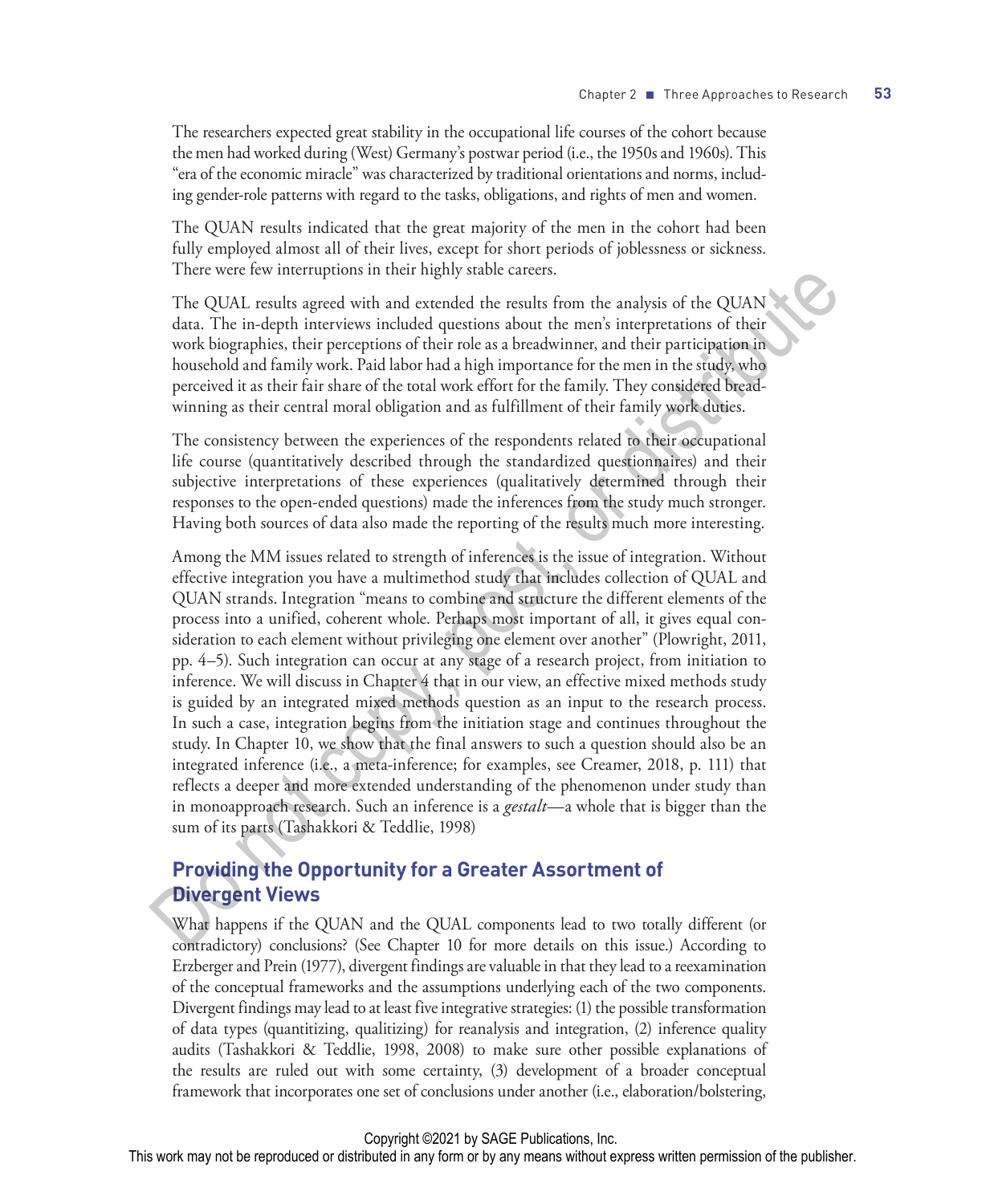#### **54** Section I ■ Mixed Methods

complementarity, delimiting), (4) development of a higher-level explanation that can encompass both sets of divergent conclusions (we discuss this under "transcendence" in Chapter 10), and (5) the design of a new study or strand to explore possible reasons for the discrepancy.

Deacon, Bryman, and Fenton (1998) summarized the advantages of this reexamination:

Whatever short-term inconvenience this may cause, in many cases the reappraisal and re-analysis required can reap long term analytical rewards: alerting the researcher to the possibility that issues are more multifaceted than they may have initially supposed, and offering the opportunity to develop more convincing and robust explanations of the social processes being investigated. (p. 61)

The different inferences from MM research often reflect different voices and perspectives. Such diversity of opinion is welcome in MM research.

Trend's (1979) evaluation study, presented in detail in Chapter 1, is a good example of how MM research allows for the presentation of divergent viewpoints. The QUAN data in Trend's study initially indicated that the federal housing subsidy program was working, but divergent information from the QUAL data indicated some serious implementation problems. The results were painstakingly reconciled by a two-evaluator team who used a context-specific explanation to clarify the discrepant results.

The utility of the MM approach has been recognized in a wide variety of disciplines. For instance, seven separate chapters on MM research from different fields were contained in the *Handbook of Mixed Methods in Social and Behavioral Research* (Tashakkori & Teddlie, 2003a): psychology, sociology, education, evaluation research, management and organizational research, the health sciences, and nursing. Bergman's (2018) discussion of the utility of MM in migration research is perhaps applicable to many other types of research as well:

. . . Designed for different entry points and flexible enough to take on board various stakeholder positions, mixed methods research could be successfully used to develop new ways of thinking about and studying known phenomena or capturing new phenomena, replacing or improving on outdated or unsuitable ways of studying phenomena, or confirming the relevance of known phenomena in a new context. Exploration, complementarity, and convergence—classical justifications for a mixed methods research design—seem highly pertinent to the study of migration. With regard to exploration, for example, a mixed methods approach would be able to explore qualitatively emergent migration dynamics that could lead to better concepts, theories, and measurements when combined with quantitative research components. Complementarity could be achieved when quantitative and qualitative components of a research project are combined such that the quantitative or qualitative results are qualified or expanded based on the results of the qualitative or quantitative results, respectively. Convergence may be assessed when the qualitative component of a mixed methods component, for example, converges with the findings of the quantitative component. Lack of convergence, that is, divergence, may not necessarily put into question the "validity" of the results of the qualitative or quantitative component. Instead, it may be an invitation to further investigation, refinement of the research components, or refinement of the concepts and underlying assumptions of a study. (p. 373) researcher to the possibility that issues are more multifacered than they may have<br>initially supposed, and offering the opportunity to develop more convincing and<br>middly supposed, and offering the opportunity to develop m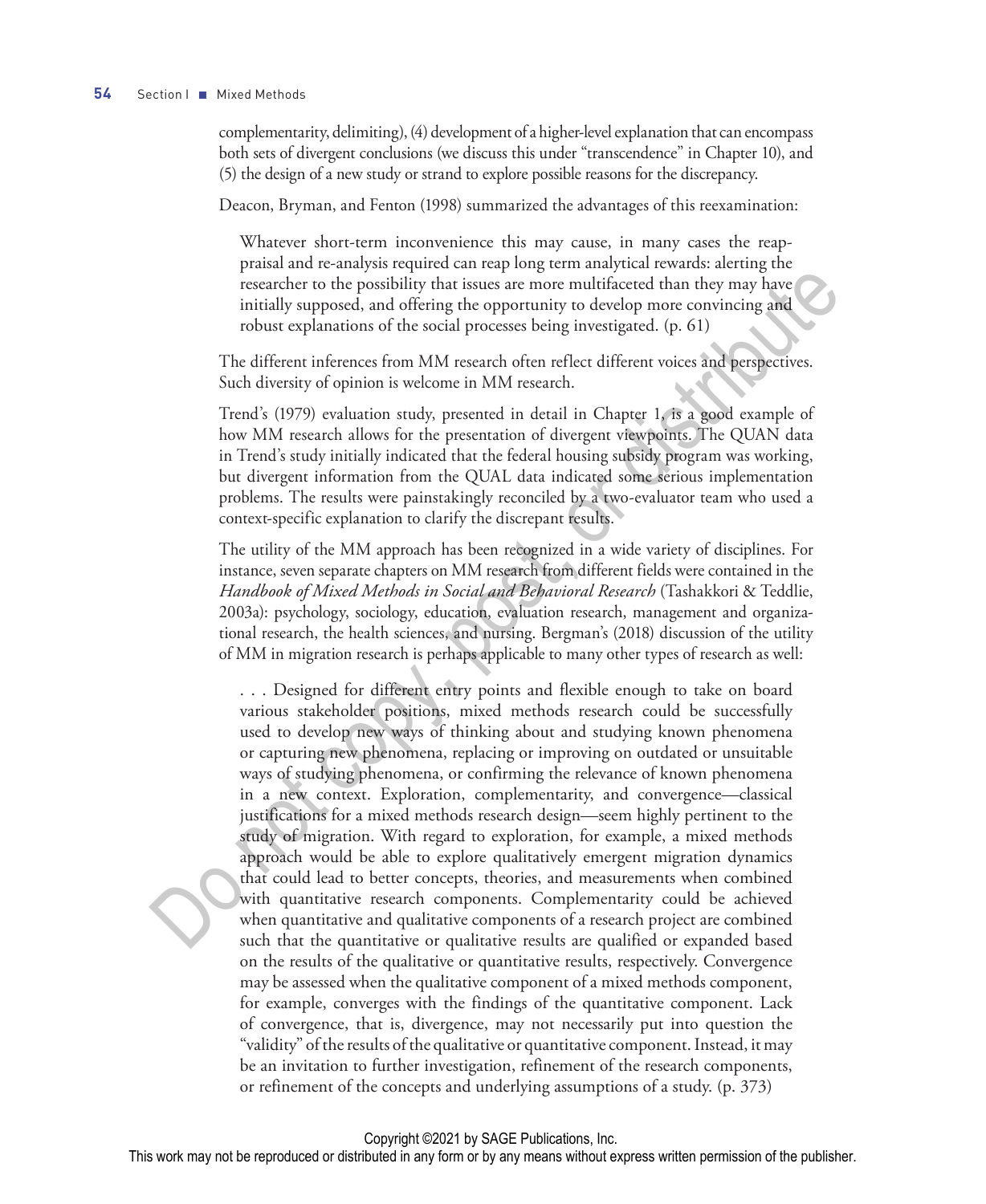Box 2.1 summarizes the advantages that MM research brought to evaluation research associated with school reform in Nicaragua from the point of view of the evaluators.

## **BOX 2.1**

Utility of the Mixed Methods Approach in an Evaluation of School Reform

In 1993, the Nicaraguan government undertook a decentralization initiative in education by granting management/budgetary autonomy to certain schools. Major goals of the project were to successfully implement the reform and to enhance student learning. The evaluation was mixed in nature: QUAN methods were used to assess learning outcomes, and QUAL methods were used to assess whether or not the reforms actually took place in the schools.

Rawlings (2000) concluded that the use of the MM approach demonstrated its utility in a number of ways (p. 95). First, the MM approach increased the evaluation capacity in the Ministry of Education due to the intuitive nature of the QUAL approach and the robustness and generalizability of the QUAN work. Second, the MM approach strengthened the inferences from the research results through triangulation of both QUAL and QUAN sources.

Third, the QUAL work provided the policy makers with a better understanding of the school contexts, which would have been more difficult to convey with QUAN data alone. Fourth, the research provided insight into the marginalization of teachers and the absence of certain expected outcomes of the reforms, particularly outcomes related to pedagogy. Finally, the MM data highlighted how context affects reform implementation, especially in poor schools with splintered social psychological environments. Utility of the Mixed Methods Approach in an Evaluation of<br>
School Reform<br>
In 1979, the Nicaraguan government undertook a decentralization initiative in education<br>
In 1979, the Nicaraguan government undertook a decentraliza

# SUMMARY

This chapter continues our discussion of the three major approaches to research in the social and behavioral sciences. The descriptions of these communities and of other concepts associated with MM result in the definition of some 75 basic terms in Chapters 1 and 2. While we make distinctions across these three traditions for pedagogical reasons, we also argue that "real" research in the social and behavioral sciences consists of components that are on multiple continua representing different aspects of the QUAL-MM-QUAN. The QUAL-MM-QUAN multidimensional continuum is discussed throughout the text and serves as a foundation for understanding MM research.

We discuss issues related to MM terms and definitions, including the criteria for creating new terms to replace the traditional ones. Some of these new MM terms are introduced. We also discuss the utility of MM research, including three basic reasons why one might use MM rather than one of the traditional approaches.

#### Copyright ©2021 by SAGE Publications, Inc.